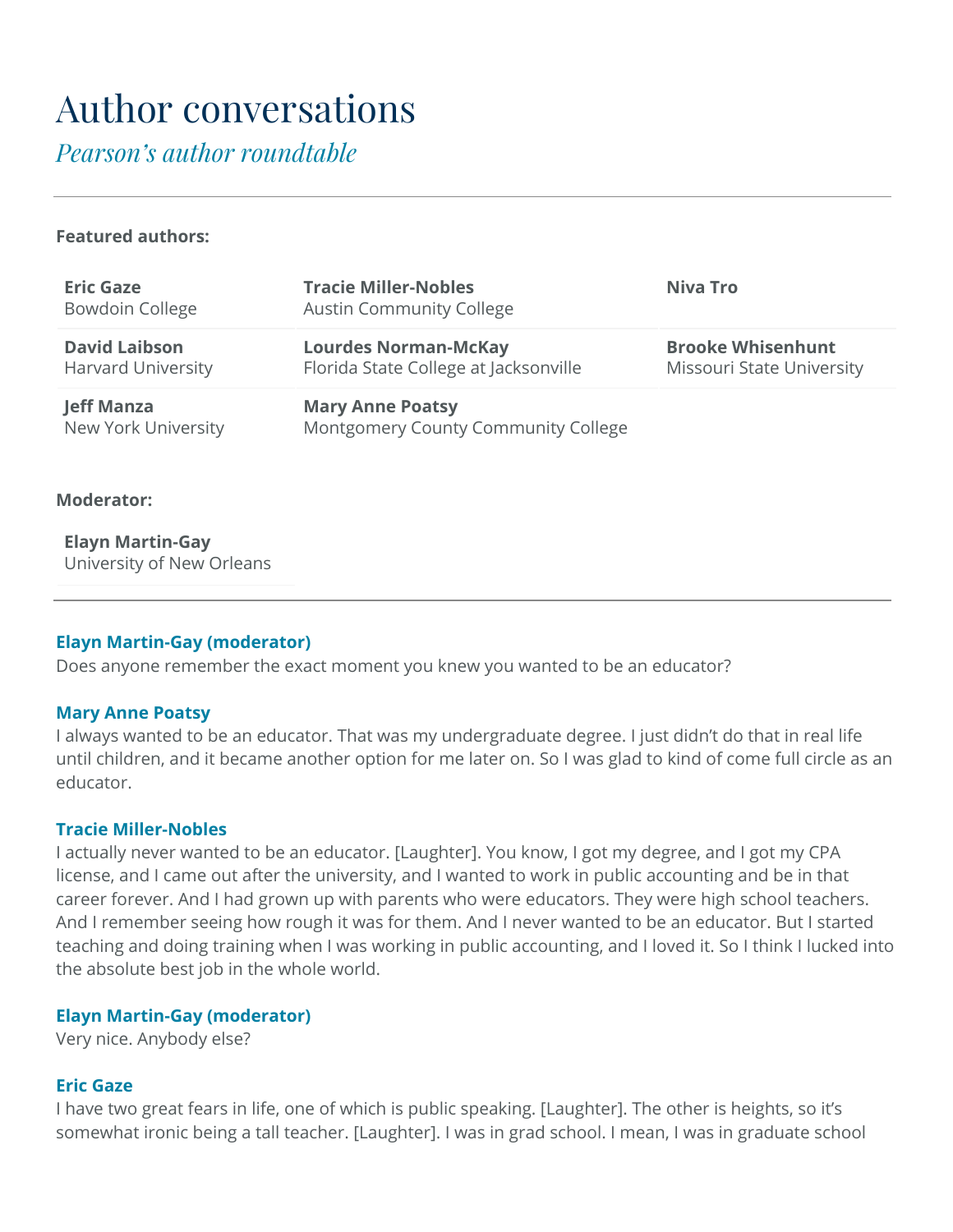just to study mathematics. It wasn't to become a teacher. And, as Tracie was just saying, you sort of you fall in love with it once you get going.

#### **Elayn Martin-Gay (moderator)**

I know your feeling, because people have trouble understanding. I'm the same way. The one course I could not pass was something that was so easy for everyone else. I had all my courses done in four years. But I had to go back an extra summer for a speech — public-speaking course. Yes. What got me over that was tutoring the football team. [Laughter]. Then I made it after tutoring the football team. Great answers! Anybody else?

# **David Laibson**

That's how I got my start.

# **Elayn Martin-Gay (moderator)**

Really?!

# **David Laibson**

It was tutoring other students as an undergraduate. And it was incredibly fun! And I loved it! And I think that was a key step toward saying, 'Yeah, I'll be an academic.'

# **Elayn Martin-Gay (moderator)**

OK! All right. Anybody else?

# **Lourdes Norman-McKay**

I would say I was discouraged from teaching. Coming up in a research-based environment, you know, training to be a scientist — that was sort of the thing you did if you couldn't do research. So I was looked at sort of like the body snatchers had come along and taken me when I said that I was turning down an NIH grant to go and teach at a community college. [Chatter]. Yeah, right? Talk about parental disappointment. [Laughter]. But obviously that's turned around. And I'm happiest when I teach. And it's an amazing way to impact our society.

# **Jeff Manza**

I think your story of starting out as a researcher and discovering teaching is probably true for a lot of us. That was certainly my, you know, story. That I went to graduate school wanting to be an intellectual, wanting to have the space to write big books. And I learned to love teaching in the course of graduate school, and then becoming a professor, and learning that teaching is part of the job. And realizing that, actually, it's incredibly rewarding when done well and with some passion and commitment. I'm a very different person than I would have guessed 15 years ago because of that.

# **Tracie Miller-Nobles**

Yeah, our students really impact us. You know, when we walk into the classroom, we know that we're making an impact on individuals' future lives. And, you know, I think about how much of a difference I've made in students' future careers. And it's so nice when you get an email from a student several years later and they're talking about how excited they are and how much you made a difference in their career.

# **Lourdes Norman-McKay**

It's amazing how well timed those emails are, too. [Laughter]. Right when you need it. [Laughter]. Like, you're at a low — you're like, 'Oh, there's this email.'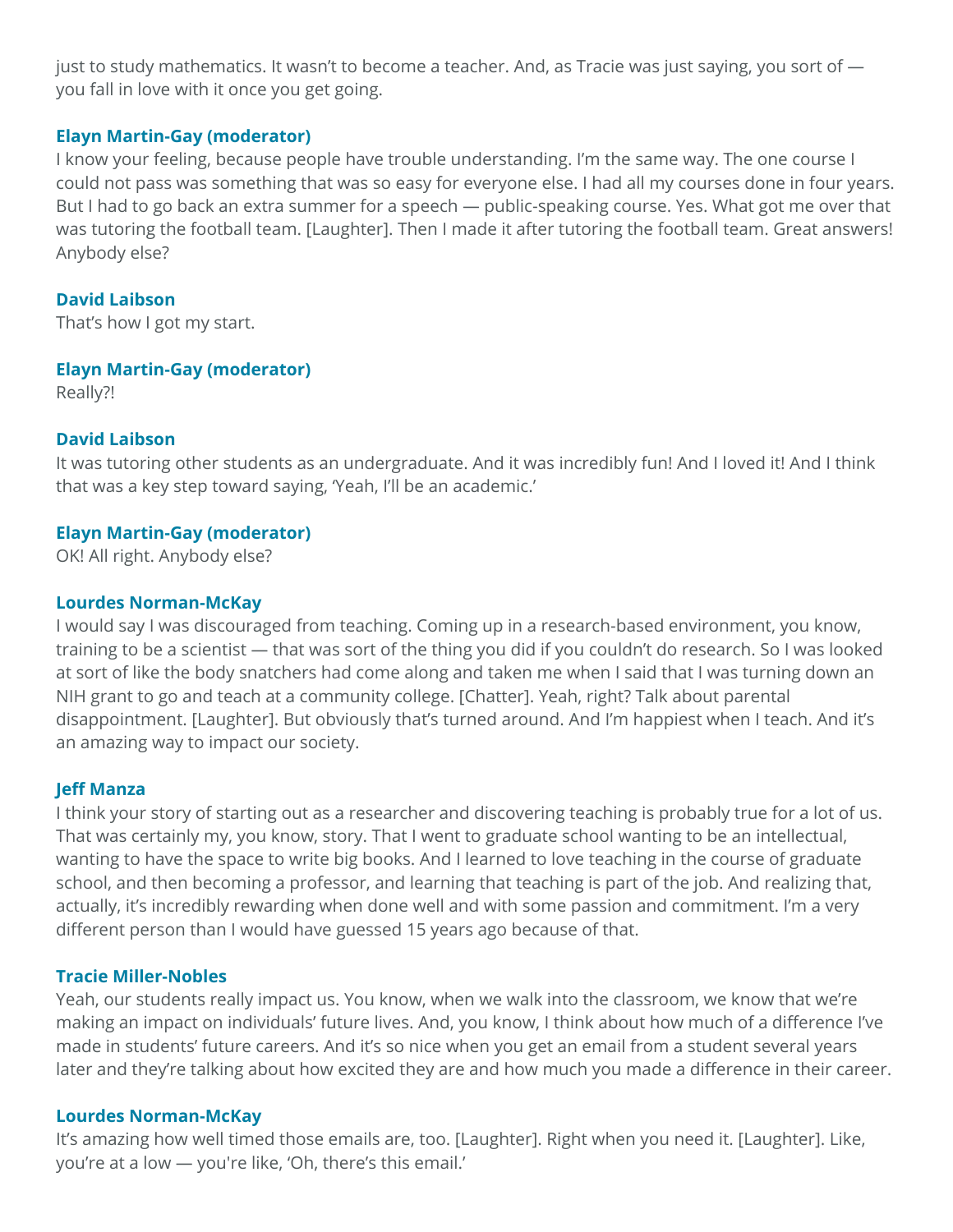#### **Brooke Whisenhunt**

I came up with this task for myself last year. And I did a letter-writing campaign for the unsung heroes in my life. So, these were people that — I felt like my parents and my spouse, like, they know how I feel, but I wanted to write letters to people who might not have known how they impacted me. And then I looked back over the 30 letters I wrote, and at least 10 or 15 of them were educators in my life. And I felt like, for me, when I was thinking about this question, like, that's who I want to be for someone. And those are what those emails do for us. It's like, you get to be that person who nudges that student on the next step on their journey. And you may not know that for 20 years, but I'm hoping, someday, I'll get that letter back, maybe.

# **Niva Tro**

I had a similar experience to you, Lourdes. When I was doing a postdoc at UC Berkeley, and I decided that I really wanted to have a career that focused more on teaching than research. Although I love both, and for a long time I was sort of undecided. And the day I decided to do that, my advisor sat me down, and he said, 'You know what, Niva? You'll like teaching for 2 or 3 years and then it's going to get completely boring. And you're going to wish you had done a more research-heavy career.' And here I am 28 years later and still loving it. [Laughter].

# **Lourdes Norman-McKay**

Yeah, I was told something similar. Like, if you change your mind in a few years, we'll take you back. And I haven't made that call yet. So I'm pretty set, I think.

# **Elayn Martin-Gay (moderator)**

I mean, it's nice to know it's going to be there. But we're kind of rolling into the next question, which is great. And I think you might have started that roll. It's about being proud. Can you define a moment you were talking about moving students and making differences in their lives — so is there a distinct moment you can remember, each of you, when you were really proud of being an educator. Can anyone name that?

# **Eric Gaze**

Well, in addition to helping students, which is incredibly powerful — I mean, those emails that you get really are fabulous. But as an author, you are able to help other instructors. And, honestly, for me, those have been my proudest moments — when faculty members have come up to me at conferences and said, 'You know, thank you for the curriculum that you developed. I just love teaching with that curriculum.' And you touched so many more lives, right, through the teachers who are using your materials.

# **Elayn Martin-Gay (moderator)**

Excellent. Same kind of answer for others? Is there a distinct moment?

# **Mary Anne Poatsy**

I think, since I teach technology at a community college, right. So my student population is pretty diverse. So I get the students, the young ones who kind of think that they know everything as they are walking in first day. And then I get the 70-year-old moms or grandmoms or whomever that are coming back and just trying to learn something new or keeping up with their kids or grandkids. And watching the light bulbs go off and having them at the end of the class just kind of saying, 'This was a lot better than I thought it was going to be. Like, I didn't know that I didn't know all this stuff. You know, I'll remember this.' That's really cool. That's really cool.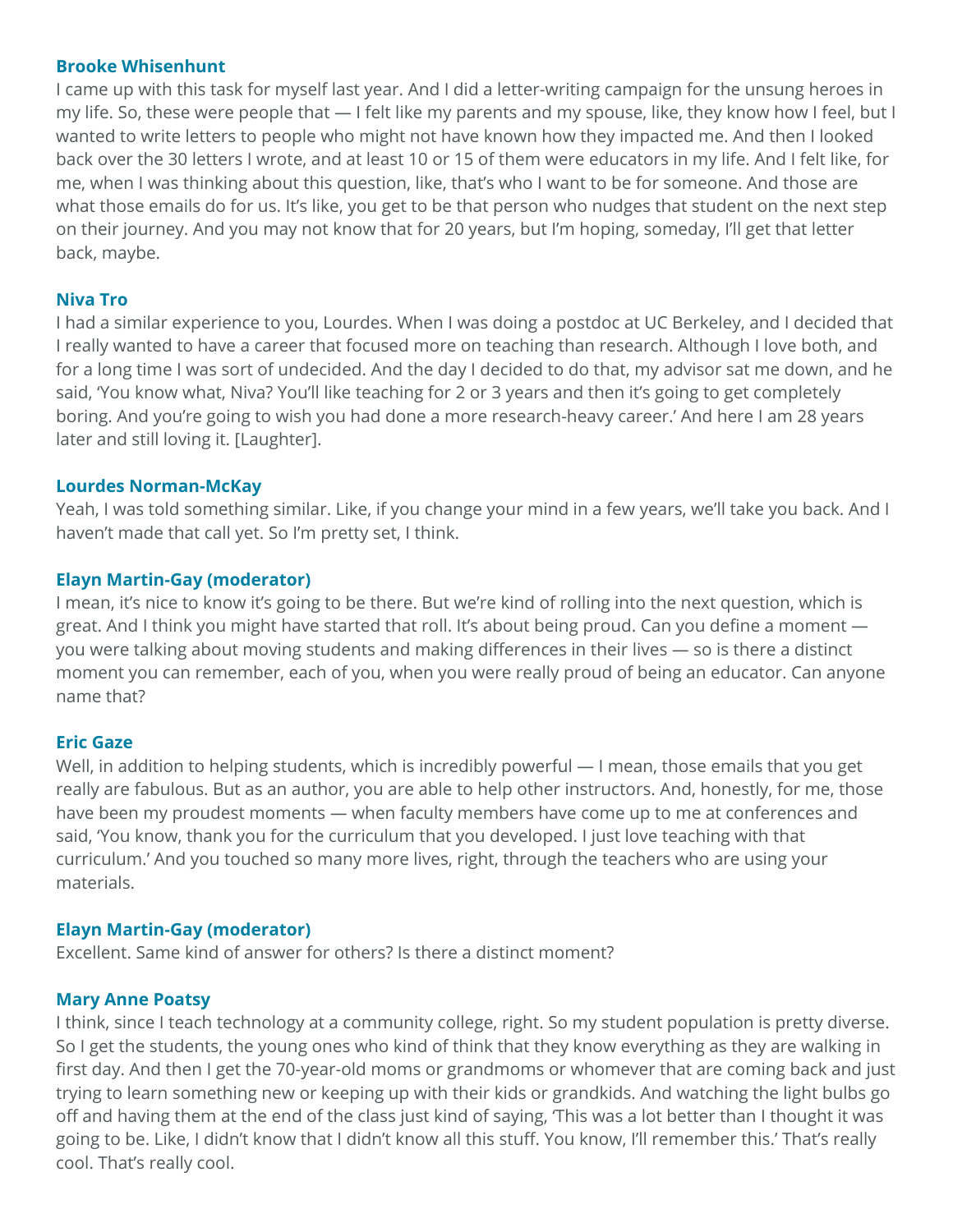That is cool. And you might be the one that might want to start off a question that we want to know about. And that is, how has technology changed teaching?

# **Mary Anne Poatsy**

Wow. I mean, I got into this because I was thrown in to teach one of the first online courses. I had no idea. Like, I was retyping my lecture notes, which mimicked the book. And I'm thinking, 'What the heck was I doing?' But once you figured out and you had more tools to use, the ability to reach students — and now, especially with the technology where students can have all the content on their phones and wherever they are, and — it just, I think, allows them to fit learning in at their convenience. It's no longer just, you know, you have to go to study hall and fit it in here. It's a much more complex life that everyone leads.

# **Niva Tro**

I think technology has sort of catalyzed a change from passive learning to active learning in many ways. I think when I first started teaching, I was of the mindset where I would just go up there, and students would absorb what I said, and then, you know, I would assign a problem set, and then they would on their own, they'd passively read the book, and then do the problem set. But now, even in large classes, I can have accountability. And I can have interactivity. And I can have a conversation with my whole class through things like Learning Catalytics, for example. Or I can talk about a topic for a while, and then ask a question, and I can get feedback, and I can see what students are understanding. And I can have peer-to-peer instruction as well. And so it's sort of democratized education in many ways, and allowed it to be more active — not just in the classroom but even out of the classroom as well.

# **Jeff Manza**

These are… I was just going to say, the talk about active learning has been around higher education for decades, but what that really means to have each student prepared to actually participate requires a set of tools that we didn't really have until the digital era. And, you know, I can get 95% of my kids to do their homework ahead of time if I give them some credit for it, and all of a sudden it just changes the whole environment. I can flip the class and give them the responsibility to teach each other and push themselves in ways that you just couldn't do 10 years ago, five years ago. And I think that's the thing, the single thing, that I think this technology has allowed.

# **David Laibson**

There's two more pieces that I want to throw in, which is the real-time feedback. So, active learning is so critical. Absolutely. But if you get the answer three weeks later, it doesn't work. You need to have, you need to do the exercise or think through the problem, and then get feedback in real time. And that's now possible with these online tools.

# **Tracie Miller-Nobles**

Well, and the feedback students receive when it's 2 am and they're doing their homework, and I'm sleeping, [laughter] and, you know, they're getting...

# **Elayn Martin-Gay (moderator)**

How dare you! [Laughter].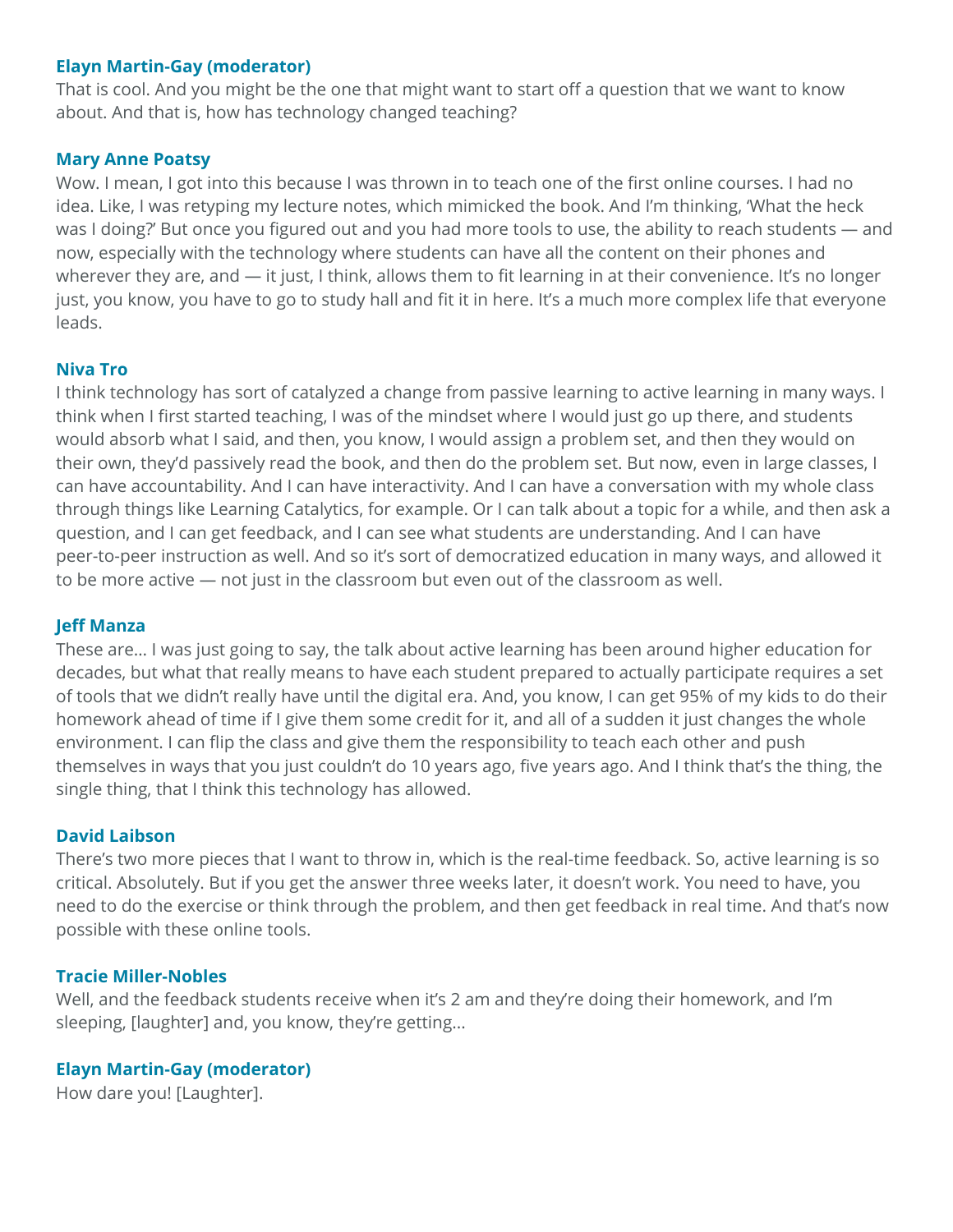#### **Tracie Miller-Nobles**

...amazing feedback about what they're doing right and wrong on their homework. They don't have to wait until they come into class the next day.

# **David Laibson**

Or three weeks later when it gets graded by the teaching fellow — is the old model.

# **Tracie Miller-Nobles**

It's incredible.

# **Lourdes Norman-McKay**

They don't even remember what the question was.

# **Niva Tro**

That immediate feedback, I think, is super important. There was a little study that was posted in the *Journal of Chemical Education* a couple of years ago on the effect of pre-tests on student performing on national exam. And in the pre-test that students took, and then were graded, and they got feedback a week later, it made no difference to take the pre-test. But in the pre-tests where they got immediate feedback on what they did right and wrong as they were taking it, because they were taking it on a computer, it improved their test scores. And especially for those students that were weaker. It's interesting results.

# **Brooke Whisenhunt**

Well, I was just thinking, from psychology, like — for years we've had experts on the science of learning. We know how students learn, but you couldn't implement that in a text in a way to take advantage of the science of learning. And for me, technology was that part that now allowed us to take advantage of what we know about the science of learning. So you can now leverage the technology to do these things — give immediate feedback, use the testing effect — do all these things that we know leads to learning. And to me, that's been the greatest thing about technology — is that we can actually use the science now.

# **Lourdes Norman-McKay**

Well, and I really like that you can take something like an animation that you know is going to benefit the student to grasp something that's abstract. And you can assign it. So you're assigning that, and then you're assessing them on watching it. And it brings a relevancy to the content. I mean, how often do we say, 'Oh, we have to make it relevant, make it real world,' and here — now you have a platform where you can give real data. You can have them interact with the data and analyze it in a way that you never could have done in a static platform. So, you're adding that richness of content and access that we didn't have before.

# **Elayn Martin-Gay (moderator)**

Absolutely. Let's let David — what was your other point?

# **David Laibson**

One more thing that I think is critical. Think about the teaching fellows, teaching assistants, who are not grading the problem sets and passing them back three weeks later, but are instead now free to spend time with students. So we're moving all that really unproductive grading activity — check, check plus, check minus — to interactions that are much more meaningful. That's kind of the last critical piece.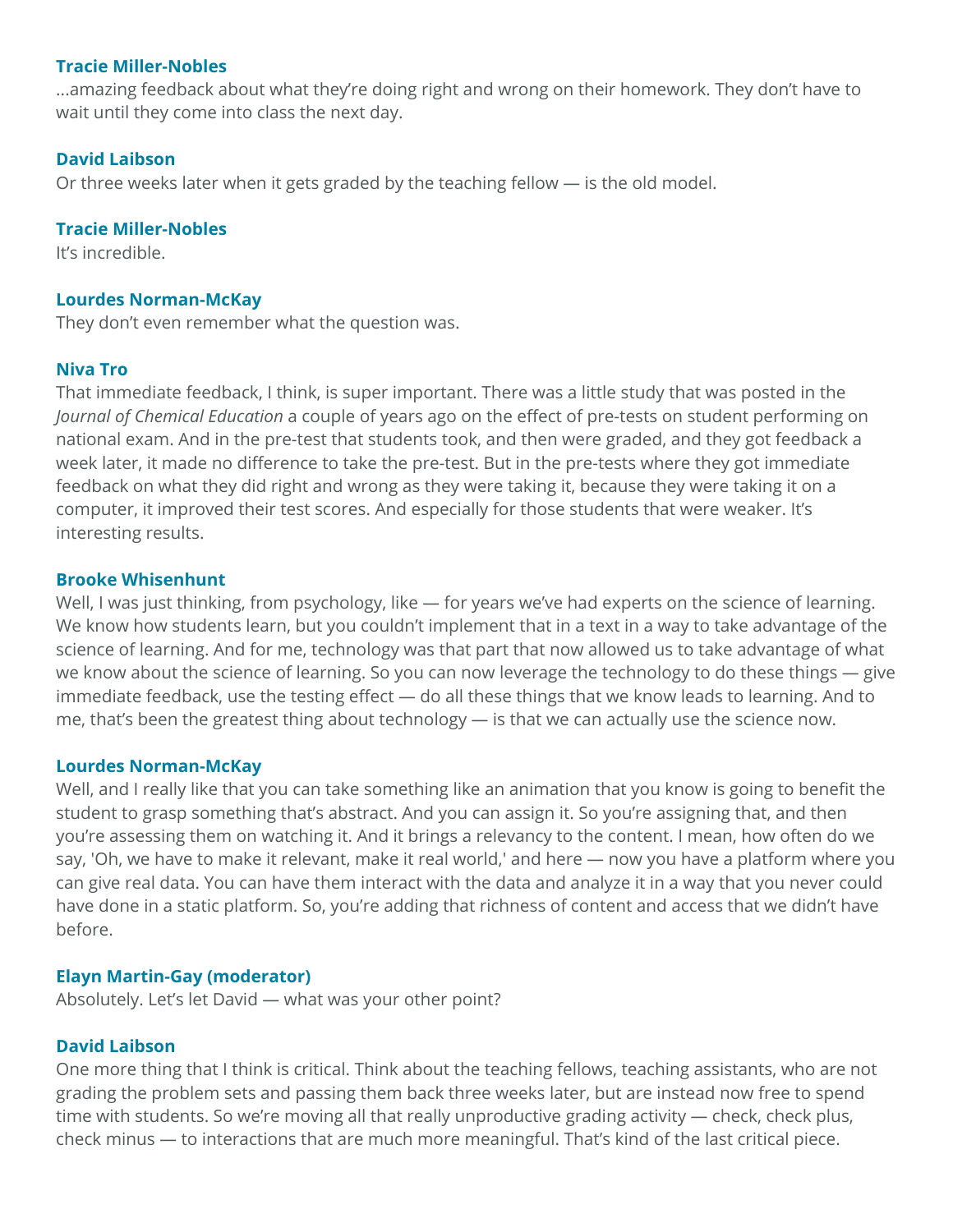#### **Tracie Miller-Nobles**

Well, and think about the amount of time that we save in our classroom. Because now — you know, it used to be I had to go over every homework problem and, even if the students — even if I thought the students knew it, I still went over it. Now, before I go into class, I can look at the homework problems. I can see, okay — the majority of the students missed this homework problem. All the other ones they seemed okay on. So now I only have to go through that one problem. And I have all this wealth of time in my classroom that I didn't have before we had technology.

#### **Elayn Martin-Gay (moderator)**

You can use more time diagnosing, and less time trying to do the data [inaudible].

#### **Mary Anne Poatsy**

And addressing the specific needs rather than, you know, wasting an hour of lecture time on something that they already understand.

# **Elayn Martin-Gay (moderator)**

Lourdes brought a great example. I just remember teaching volumes of solids of revolution*.* And, oh my goodness, if you can't draw well, [laughter], you are not doing any student a favor at all.

#### **Lourdes Norman-McKay**

That's how every teacher starts when they go to do a drawing, right? I'm no artist, but. [Laughter]. Now you can just assign it in Mastering. So. [Laughter].

#### **Tracie Miller-Nobles**

Well, and I think the other thing that we're also, you know, we haven't talked about yet is, how technology benefits those students who probably would have dropped the class. But now, technology is helping them stay in the class. So, in accounting we always say, 'If you don't know the first four chapters, then it's going to be a disaster for the rest of the semester.' So we designed a tutorial, accounting cycle tutorial, that helps students who typically struggle in those first four chapters to make it through that content. And they get all that extra help that I can't necessarily give them in class. But they get that through the technology, and it's made all the difference. And it's helped students to stay in the course and make it through the rest of the semester.

#### **Eric Gaze**

Right, and having the resources available whenever they want. So your lectures in particular, right? They're just there. I mean, why just have the one-off where students hopefully were awake when you said something important, or actually wrote down the thing that they were supposed to. It's just amazing, just having it all available for them so they can continually look at it if they need to.

#### **Elayn Martin-Gay (moderator)**

So let's turn our role a little bit from teachers, and let's talk about writing and your role as an author. When was the time you decided you might want to write your experiences down? Actually write a book? Become an author?

#### **Jeff Manza**

Well, I have a story about my experiences. I am a sociologist. I had done a little study that was asking the question, why is the content in introductory sociology textbooks so out of date, and teaching our students things that we know are fundamentally not at the core of what the sociological research agenda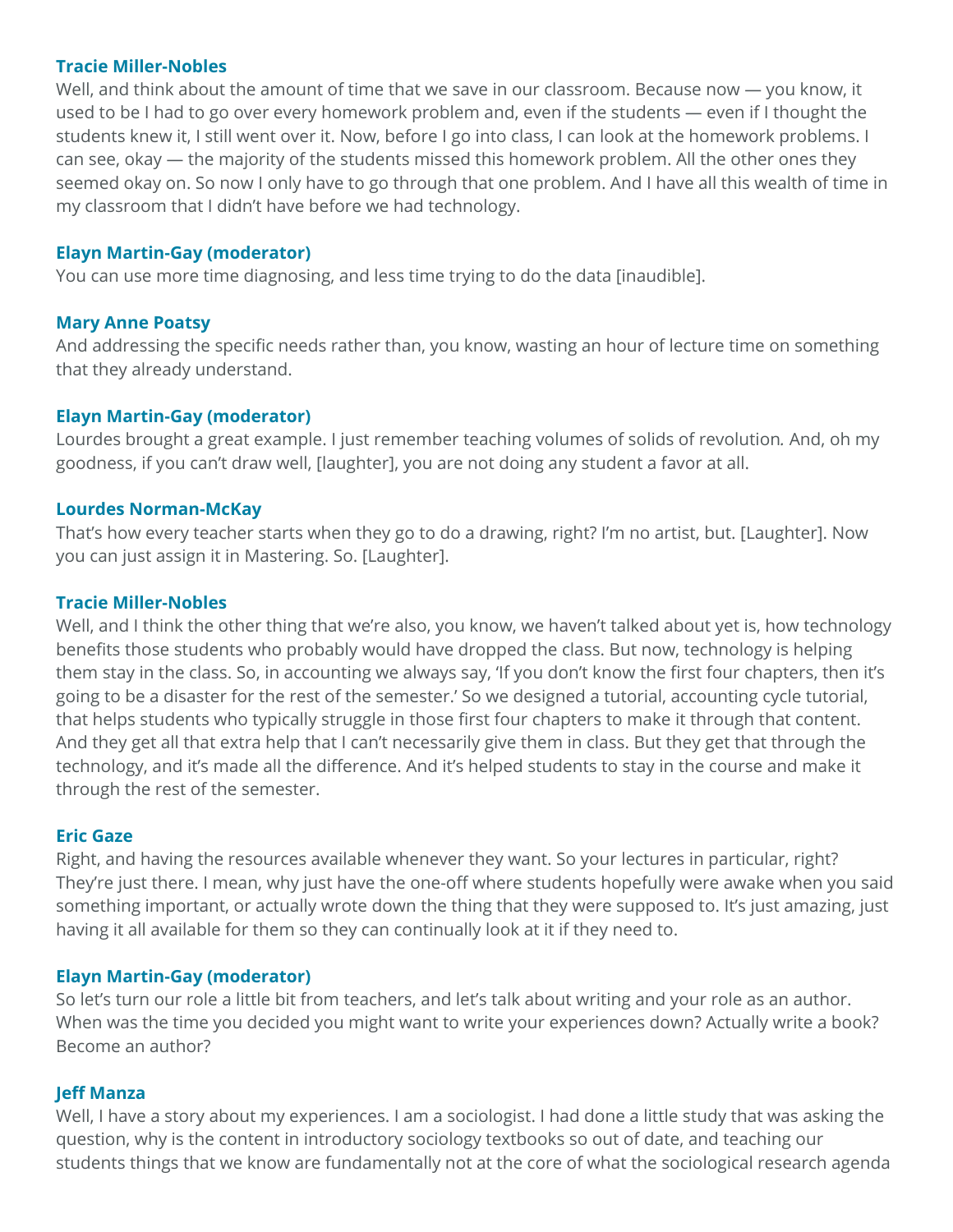is all about? And, in the course of doing that, I read every textbook that I could find on the market. And I was so dissatisfied with the kinds of things — not just the particular puzzle I was looking at — but the kinds of things that were going into these books. And I was quite convinced in particular that having a single author or two people write a textbook, you know, just is a very difficult model. These are large complicated disciplines. So the insight that we had was to kind of write a book collectively where different people contribute different chapters and pieces depending on their research interests and their teaching backgrounds. But it was really the discovery and kind of dissatisfaction with the kinds of textbooks that existed. That was, for me, a big motivator to kind of become involved in trying to create a better one.

# **Elayn Martin-Gay (moderator)**

I'll bet your story is not unique. Is his story unique? I found the same thing. There were things lacking. The order was lacking. There was much lacking in the books that were available. And so my solution was to do one in the order, and in the way, and containing the material that I wanted. So I'll bet — anybody else want to chime in on that?

#### **Mary Anne Poatsy**

So, for me it was, the textbooks that were currently available were talking about the computer as this unique machine that you would rarely interact with. And at the time, everyone pretty much had a PC and a desktop. But a PC in their home, and at school, et cetera. But the current textbooks at the time weren't addressing, like, how to use the computer, how to maintain it, and the little tricks and all of that. And so that's when our book came in and addressed a lot of those issues, and brought it to not this foreign machine, but something that you're using every single day.

#### **Tracie Miller-Nobles**

My path to authorship actually took a little different approach. So, I actually started working on other individuals' books. So I would do the supplements, and I did the PowerPoints, and I did the instructor's resource manual, and all of these additional pieces. And, in looking at those other textbooks that were out there, I remember thinking to myself, 'You know, this is different than how I teach it in the classroom. And, you know, I know I use this book. But when I teach this subject, I teach it differently, and I think my students learn it better when I do it in this unique approach.' And, so that's actually how I got started. I got started working on other people's thoughts and books, and then I had the opportunity to come on to a textbook and really integrate what I do in my classroom, and how I teach, and how my students are successful. And I remember one of the greatest compliments I had was when I had a colleague who came up to me after the first edition that I published, and she said, you know, 'When I read the book, I hear your voice. It's like I'm sitting in your classroom, and I can see you teaching that subject matter.' And to me, that was the utmost compliment I could have ever received. Because I thought, that's my goal. My goal is, I only get the opportunity every semester to teach X number of students. But I want to reach a whole magnitude of students, and so that they can benefit from having this great opportunity to be successful in accounting. And I think, as an author, that's the opportunity that I have.

#### **Elayn Martin-Gay (moderator)**

So in general, I'm hearing basically a dissatisfaction, a personal dissatisfaction on what was out there at the time. And the want and the need to do something that you thought might be better for students. And that leads me to another question.

#### **David Laibson**

Well, for me, it was actually — it was the students themselves.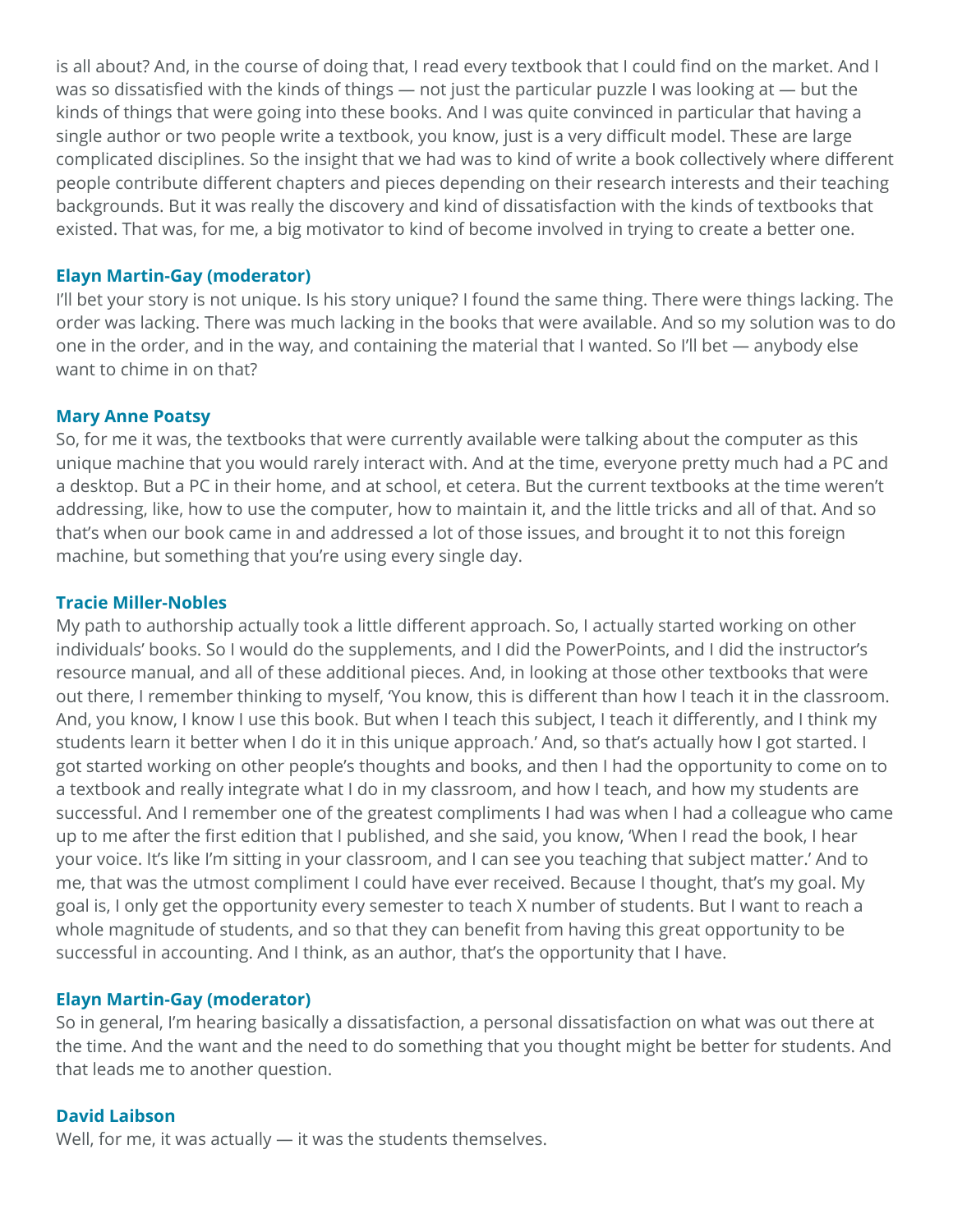Oh, nice!

#### **David Laibson**

So, it was talking to students, and hearing the lack of enthusiasm that I felt was shocking. Because introductory economics can be enormously fun. [Laughter]. It's about how the whole world works. [Laughter]. It doesn't need to be the stuff that we think.

# **Eric Gaze**

It *is* enormously fun! [Laughter].

# **David Laibson**

Yeah, it is!

# **Eric Gaze**

It is! The opportunity cost of not knowing economics. [Laughter].

# **David Laibson**

So it's enormously useful. It's personally relevant. It gives you a handle for understanding the whole wide world. It has so many different angles of interest. And yet, you talk to the typical student coming out of a first-year course, and they're absolutely miserable. And I thought, how is this possible that this subject that is so exciting for me, so relevant, so useful, so interesting — everyone I know in economics loves the subject [laughter] — and yet the students hate it. So, how can I communicate my enthusiasm. How can I make this relevant for them. So it was their dissatisfaction that got me energized to introduce an economics that would really make them love the field the way I do, and the way so many people I know do.

# **Elayn Martin-Gay (moderator)**

You're kind of answering the question, though. The next question is, how do you want your work to impact students? And, you know, that was what you answered by wanting your students to be excited, you wanted them to be engaged, you wanted them to love the course, the subject area like you love it. Is there anything else you wanted to add to that?

# **David Laibson**

I want it to be personally useful to them, too. So not just to be entertained, but also to realize this is an amazing tool for organizing the way you understand the world. For proceeding with the decisions that you make. A tool that you're going to use. I say it to my students, 'I'm not that interested about how you perform during the semester. What I really care about is how you use this for the next 50 years of your life.' That's what I'm excited about.

# **Niva Tro**

Can I piggyback on that for a minute? Well, first of all, chemistry is the way the world works. [Laughter]. Not economics.

# **David Laibson**

It's so personally relevant.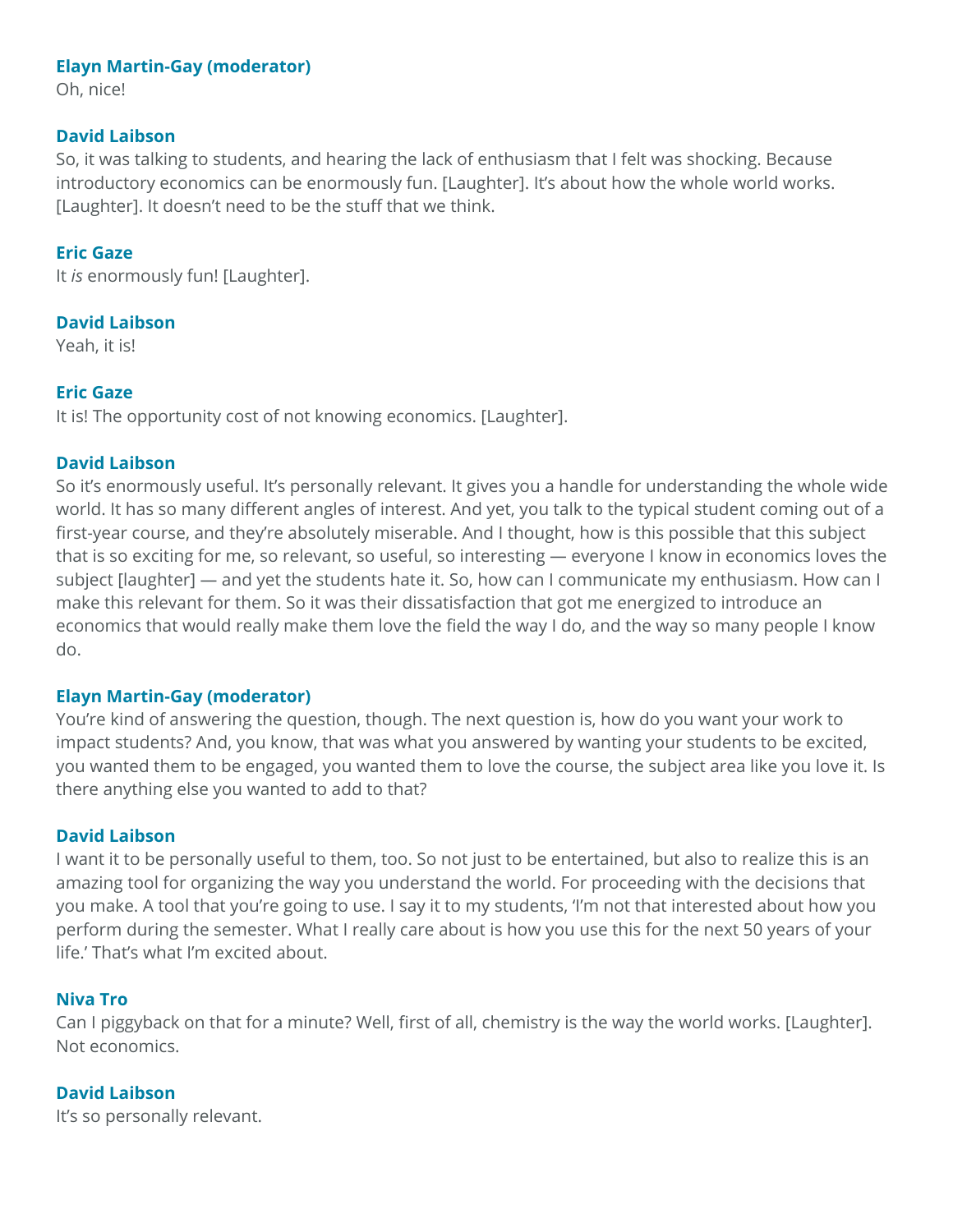# **Eric Gaze**

Now it's getting interesting.

# **Niva Tro**

But, you said the word 'relevance.' And that's actually one of the things that I noticed in the books that were out there, too — that, for example, you'd learn some topic in chemistry and the author would use some reaction that wasn't relevant to anything I'd ever heard of as a student, right? And so, what I want to do is, I want to say, 'Well, wait a minute, we have so many great examples of how chemistry affects everything we do. Why don't we use examples that students have heard about.' And so that was a big part of what motivated me.

# **Lourdes Norman-McKay**

I agree, entirely. And I'll even piggyback on chemistry. Because I believe chemistry *is* how the world works. [Laughter]. Because it leads to microbiology. [Laughter]. But, you know, for example, in microbiology we have a chemistry unit. And nobody was ever talking about ions and electrolytes, and how we use this in medicine all the time. And that's just an example, one of many, in how you can make the content really relevant to something they identify with. Something they know. And I would say that none of us — I wouldn't say no one — but I would say very few people probably set out and say, 'You know what I'd really like to write? A textbook.' [Laughter]. Like, I just don't think that's where people tend to start. [Laughter].

# **Eric Gaze**

And what's sort of interesting, and both of you talked about this earlier, about starting out as researchers and gravitating towards teaching. And I think what I'm hearing from everyone is that really, the teaching process is what has informed the writing of the textbooks, right? I mean all of this is coming out of the classroom. It's from wanting your students to be engaged, wanting them to have a more meaningful experience in whatever our disciplines are. And, you know, that teaching part is really important.

# **Brooke Whisenhunt**

And I felt like, for me anyway, like, there were actually a lot of books out there that I thought were well written. Beautiful works of poetry in psychology. Like beautiful writing. And so for me it was more, when the technology got to a place where I could actually leverage that to do different things that we couldn't do before. And so, we did a big redesign at my institution where we redesigned our introductory psychology class and used technology. I have this, like, vivid moment in my mind of sitting in my office after three years of work on redesigning our introductory psychology class, and we're about to hit the button on the data. Like, did this improve learning outcomes, and what happened to our D, F, W rate? Like, how many students got a D, or an F, or withdrew from the class. And I'm about to click the button, and I remember, like — my heart's pounding, I'm sweating, and I'm like, did it work? Did it not work? Did I just spend three years of my life on nothing? And I clicked the button, and it turned out our D, F, W rate went down by 10%. And when you have 2,500 students, that was like 250 students passed that class successfully that did not the previous year. And then it was like this idea: if I can do this here, the technology is now such that maybe we could do this for thousands more students. So for me it was, like, the writing is there. It's okay, I like it, these books are fine. But what if we could do more than just good writing?

# **Tracie Miller-Nobles**

Well, and, you know, I think — so I teach at a community college. And we have such diverse students. We have students that come in that are wonderful, great students — very prepared for the college setting.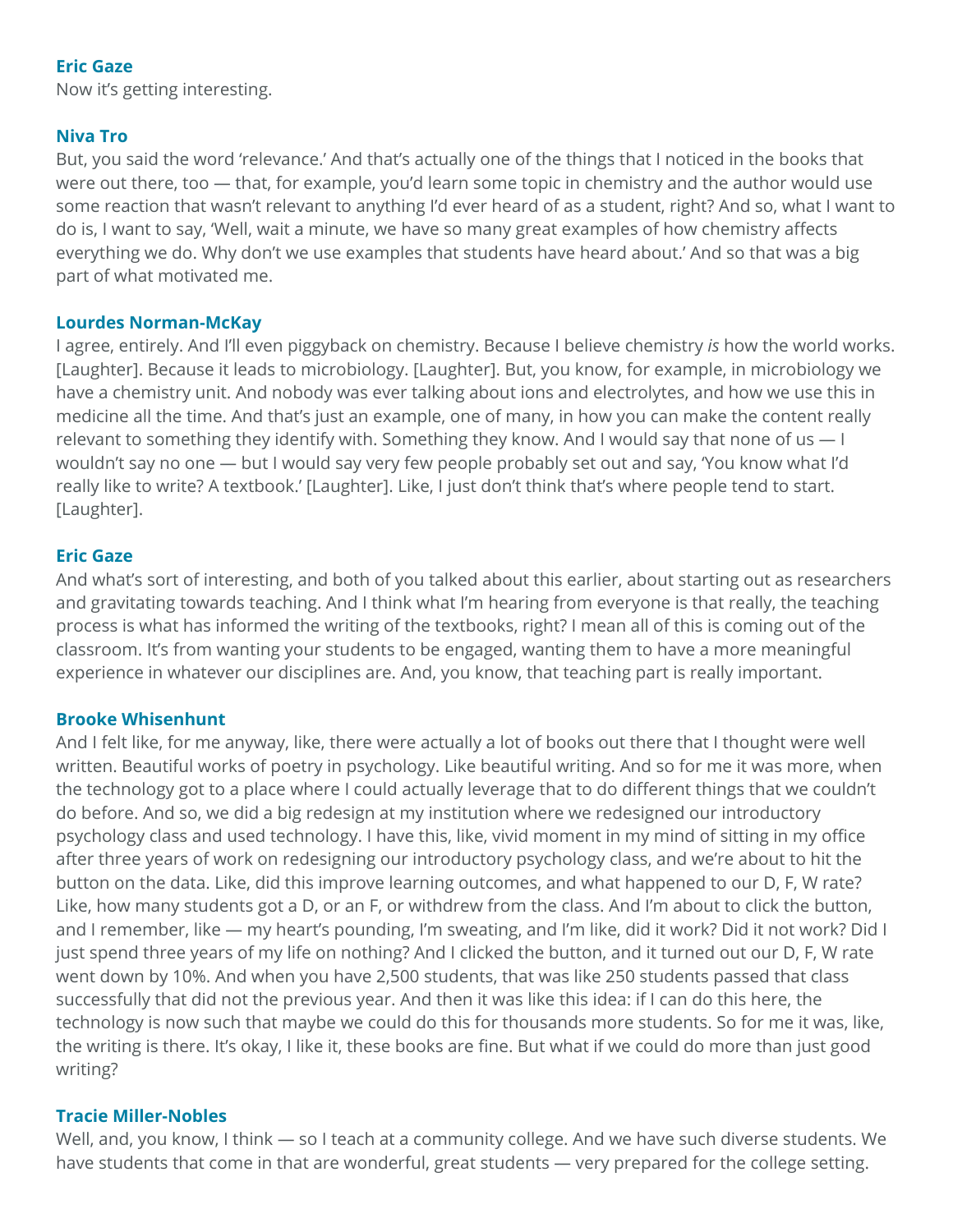And then we have students that really struggle — aren't academically prepared for the level of a college course. And what I saw was textbooks that were leaving out those students, the students that weren't academically prepared. So you'd read the textbook, and it would be at a level that was so high — reading level — that it didn't reach those students. And then they didn't have the technology piece, so the students couldn't watch videos, and they couldn't do interactives, and they didn't get all the feedback through their homework. And so my goal, when I thought about the revision, was I wanted to reach those students — not the A students in my class.

#### **Elayn Martin-Gay (moderator)**

They're going to make it no matter what.

#### **Tracie Miller-Nobles**

They're going to make it no matter what. But I wanted to reach the students that I didn't think would make it. And that was my goal. That's — who was I writing the book for? I was writing the book for those students that I don't see at the end of the class. I wanted to keep them, to figure out a way.

#### **Elayn Martin-Gay (moderator)**

Excellent. So right now chemistry makes the world go around. Economics makes the world go around. But can we agree that it takes mathematics too? [Laughter]. Can we agree on that?

#### **Mary Anne Poatsy**

And let me remind you all you're talking about technology. [Laughter].

#### **Elayn Martin-Gay (moderator)**

By the way, does anybody want to take a guess, a gander, at how long it took you to produce the first edition of any text you might be affiliated with.

#### **Brooke Whisenhunt**

Lourdes and I are in a great position to answer this question.

#### **Elayn Martin-Gay (moderator)**

Okay.

**Brooke Whisenhunt** Her first edition just went to print, right? So how long did it take you?

#### **Lourdes Norman-McKay**

That's right. On Friday. Six years. Six years. Yes.

#### **Brooke Whisenhunt**

And mine's coming out in June, and it's been — at that point it will be four and a half years.

#### **Lourdes Norman-McKay**

No, I was saying how at a faculty lunch or something that I went to recently, one of the professors said, 'Oh, so you teach full time, and you're a parent, and so what do you do, like — set aside a couple hours a day to write?' I'm like, [laughter] all day. [Laughter]. You know, there's not a real understanding as to how much time really goes into this. I think there is this perception that you just are going to sit down at the computer for a couple of hours, maybe 10 hours a week, and you're going to hammer out this book.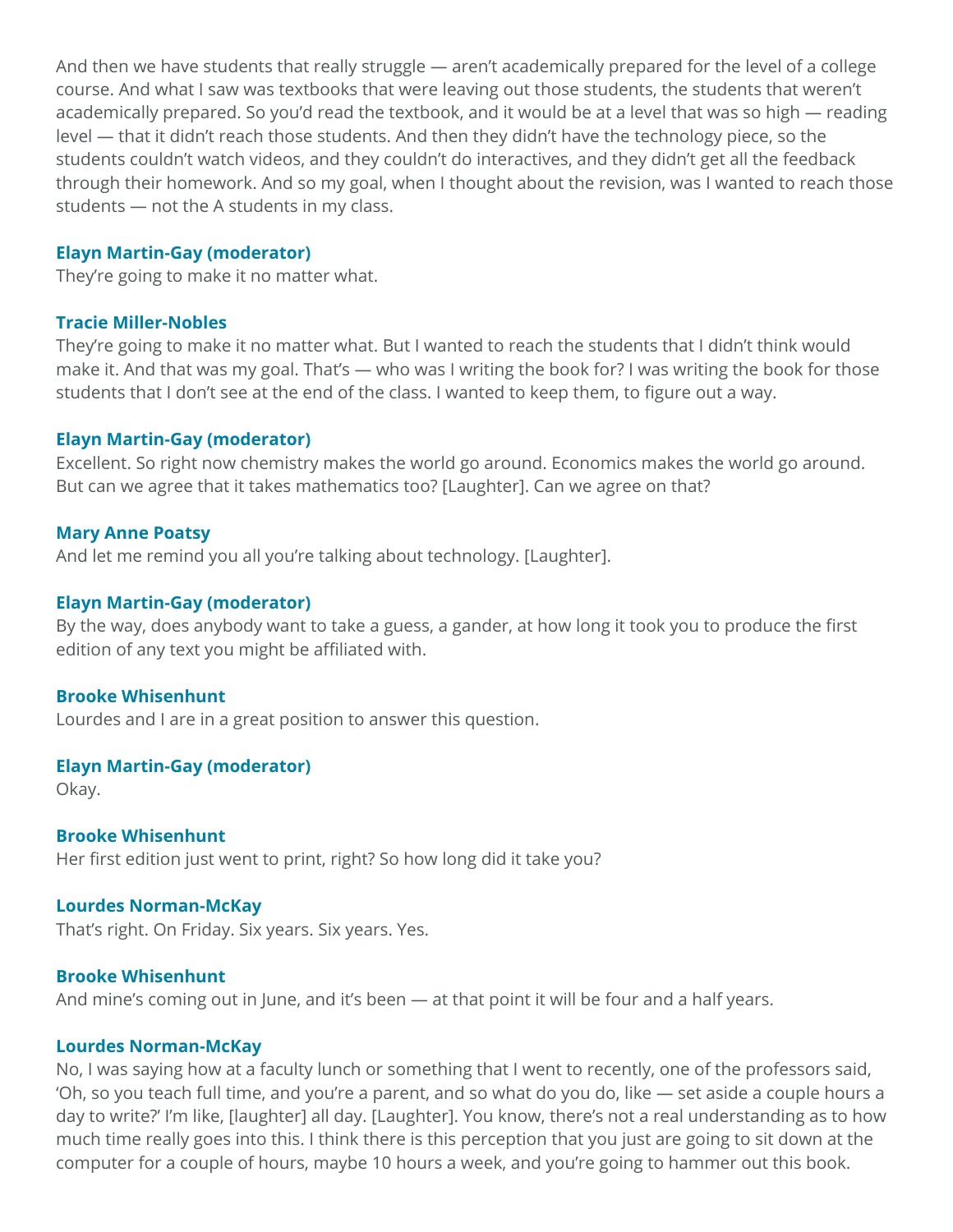Well, talk about the creative process then. That's part of it, so...

#### **Lourdes Norman-McKay**

Right. Right. So, I think, first you have to get yourself in a position for writing. And you're writing every day. And once you step away from writing every day, you're losing your train of thought, you're losing, you know, where you were in the process. And it's kind of like watching a movie for the first 15 minutes and then walking away from it for two hours — like, you can't do that and still have the continuity of the movie in your mind. And that's the way that writing is, too. Only, you're writing for thousands and thousands of people. You're not just writing for you. And you're not just writing for your own students. Although I know that's the premise that we take when we sit down to do this. So the creative process is it *is* — it's a creative process that you have to carve out time for every day. And that you think about every day.

#### **Tracie Miller-Nobles**

Well, and it doesn't stop. I mean, you get that first edition done, and it doesn't stop. You know, you — I, you know — every time I walk into the classroom, I think about my textbook, and how can I improve the content? How can I change the way we're doing things in the textbook to make it better and better for students? And so every time we're up for a revision, we're making significant changes in the book to make it better. And it takes a whole team of people. You know, I have a co-author, I have people that work at Pearson that help. You know, I have colleagues that give me great feedback. I have students that give me excellent advice. You know, this book wouldn't be here if it wasn't for all those people that help in that process.

#### **Elayn Martin-Gay (moderator)**

Do we all agree it takes a village to create a work?

#### **Mary Anne Poatsy**

It takes a village. Not to mention very understanding spouses, and children.

#### **Elayn Martin-Gay (moderator)**

But it becomes a part of your life. Yes.

#### **Lourdes Norman-McKay**

Well, Brooke, you're in the home stretch here — with another, what, six months until yours is out?

#### **Brooke Whisenhunt**

Yes. Yes.

# **Lourdes Norman-McKay** And so, like, that last six months is grueling. [Laughter].

# **Brooke Whisenhunt**

Thank you for that encouragement.

#### **Lourdes Norman-McKay**

I just want you to know what you're headed toward so that you can psychologically prepare yourself.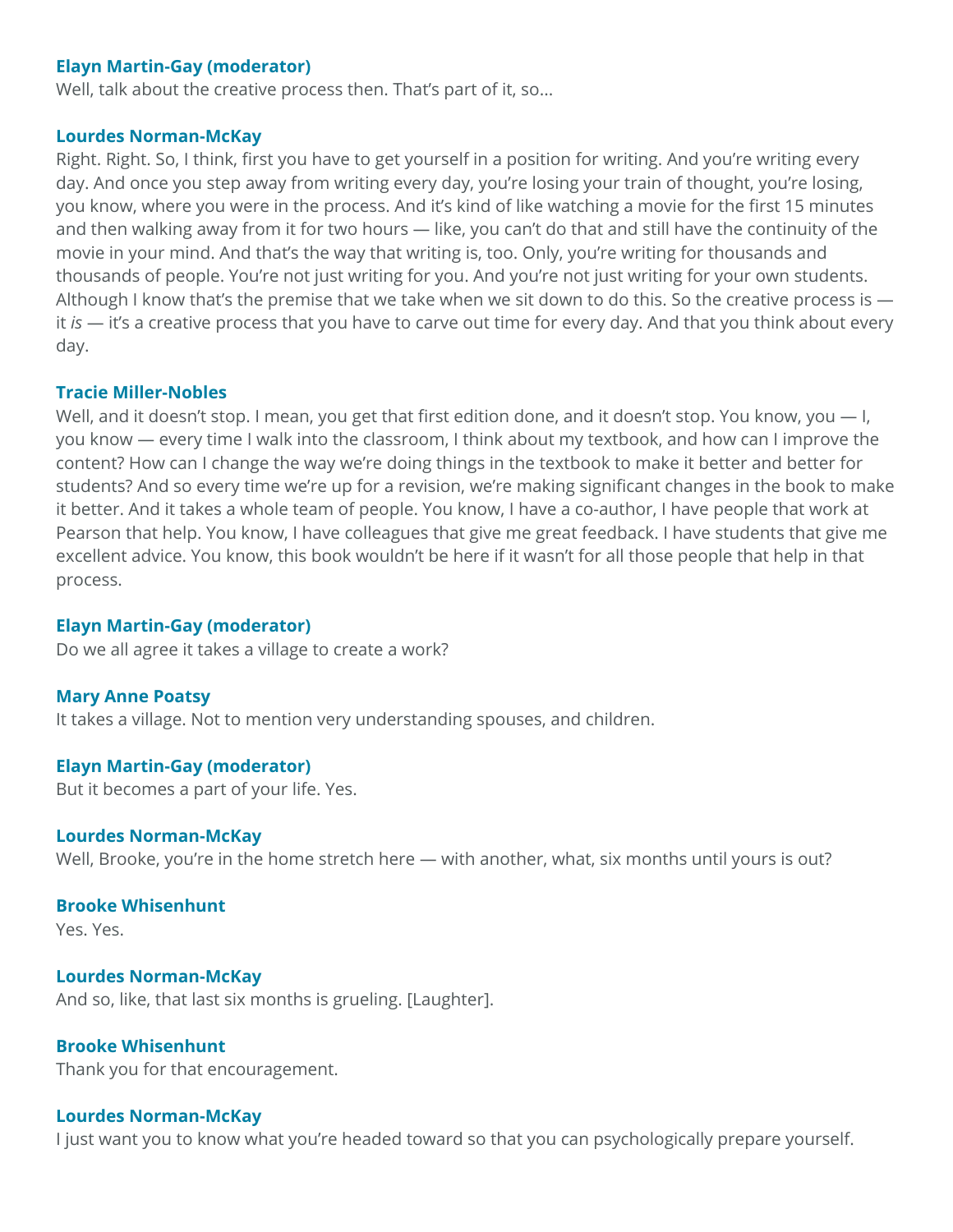#### **Brooke Whisenhunt**

It's like telling someone on mile 25 of the marathon, 'You've just got 20 miles left.' [Laughter].

#### **Lourdes Norman-McKay**

I know. I know. No, but I mean, you can see the light at the end of the tunnel. It's shining brightly. So you will make it, you'll be fine. But I mean, I think — what do you see moving into this last six months? What are your feelings on that?

#### **Brooke Whisenhunt**

Well, so I think probably more so than anyone at the table, mine has been a little bit different because we wrote digital first. So, it was really interesting to write that way because we were writing — it was kind of fun, actually. Like, every learning objective was, like, how's the best way to teach this? Is it to write it for them to read it? Or for them to do it? Or for them to see it? Or for them to hear it? And so, we just got to have creative license. And some of that stuff at the end, they can't do yet. Like, oh, you're going to have to go back to the drawing board because we can't do that. And then some of the stuff, just at the last second, it's like — we can do it now! So, that's been part of the struggle all along, is that we're writing for tech that may or may not be there. But it might be there for second edition. And so, digital first is a whole new ball game, I think — and all the tools, and ways you get to think about learning in different ways. But it adds another dimension of, we're developing our own videos, and we're editing all of that, and it's all the interactives you have to think about, and — not just the content. So, it's just a different ball game.

#### **Elayn Martin-Gay (moderator)**

Mary Anne, did you want to say something?

#### **Mary Anne Poatsy**

Well, I mean, I totally agree. Actually, when we started writing our book 15 years ago, the vision was to incorporate videos and the interactives in the text somehow. But the technology didn't exist then. So we had to have the little margin notes — like, okay, now's the time to play that video, right? Which never really happened. So now we're in, you know, the interactive textbook and it will work very nicely. I'm we're hoping. So finally our vision is coming. But the authoring cycle. So when we were asked to start our book, we had to work with the release of the Office books as well. So we were working on a very tight deadline. So we had nine months to write our first edition.

#### **Jeff Manza**

One thing I'll say about the complexity of writing a textbook. A couple people have asked, you know, 'So you've done one. What's it like? Should it be something I might consider?' To which I say, 'Nobody in their right mind would write a textbook.' [Laughter]. It's just, it takes too long, it's too demanding, it never ends. But thank god there are people who actually care enough, you know, about student learning to realize that these textbooks play a key role, and are willing to go through the — but it is an immense amount of work. And it is ongoing. It never really ends. And it kind of consumes you. I think, in my case, I feel like I am a better social scientist, a better sociologist because I [inaudible] textbook.

#### **Elayn Martin-Gay (moderator)**

Oh, without a doubt.

**Mary Anne Poatsy** Oh, for sure. Absolutely.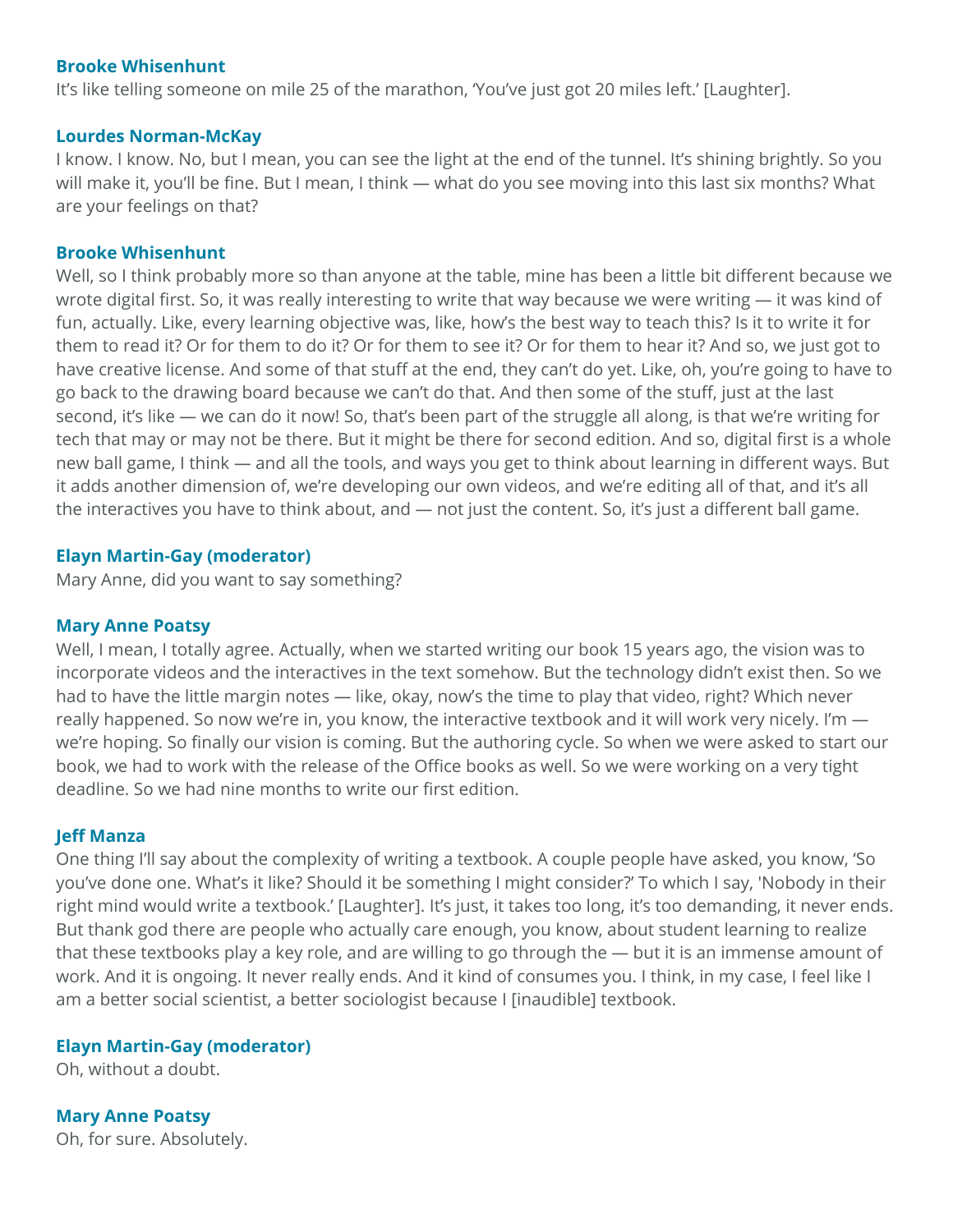# **Jeff Manza**

And I constantly see things in ways that I didn't or wouldn't have without that. But on the other hand, it is a very demanding enterprise that just takes over your life [inaudible].

# **Mary Anne Poatsy**

Well, I think we're all better instructors too, because of our products.

# **Elayn Martin-Gay (moderator)**

Did you want to say something?

# **David Laibson**

Yes. I've had the exact same experience — that it's been, not only a lot of work, but much, much more than I ever anticipated. But I agree. It does make one a better scientist or academician. Better teacher. It forces you to confront the material in a completely different way. And that has given me a lot of joy. And working with my co-authors has also been something that's been a lot of fun. So it's taken many times more hours than I thought, but it's also been more fun than I thought because of the collaboration — the ability to kind of bounce ideas off co-authors, and learn along the way. And that learning experience, I hadn't anticipated. So I thought I would just dump it all out of my brain and I'd be done. But instead, it was highly interactive. And I learned a lot along the way. And I became a better economist. And that's been really joyful.

# **Elayn Martin-Gay (moderator)**

So, do we all agree that it's more than a job, though? We all agree it's more than hours? It's more than it's a labor of love. It's a — you're trying to find that continuity. You're trying to be the best at what you can be. And it's not just putting words to a page. Do you…

# **Niva Tro**

Yeah. Absolutely. Let me add, because we've been talking about hours, and I think hours are obviously a big part of it — how much time you put into it. But to me, I think there's three things that Pearson really did for me and helped me with my project. And these I think are key to the success of any project. It's first of all, vision. So there's got to be respect for the vision of the project. What is the overall vision? How is it going to change things? How is it different from what's out there? You know, how is it worth paying for? Right? So that's the first question. The second question then is, if the publisher agrees that there's a vision, then there's got to be resources. And without resources, we really can't do our job. And so, Pearson has provided the resources, I think, to do the best job I can possibly do. And I'm grateful for that. And then, thirdly, I think you need a talented team of people. And no author can do it on their own. And I'm sure that you all have experienced that. And at Pearson I've encountered very, very talented people that have taken my vision and have moved it forward. And I'm grateful for that as well.

# **Elayn Martin-Gay (moderator)**

That's an excellent thought. Does anybody else want to chime in on, why did you choose Pearson? Why did you choose Pearson?

# **Lourdes Norman-McKay**

Yeah. I would say — well, I have another thing to add to what Niva was saying, which has to do with the art program that goes with the textbooks, and how immensely important that is to student learning. And the resources and time and energy that gets put into that art manuscript. I really had no idea. Like he said — you know, you didn't know what you were signing up for. If you did, you may not have signed.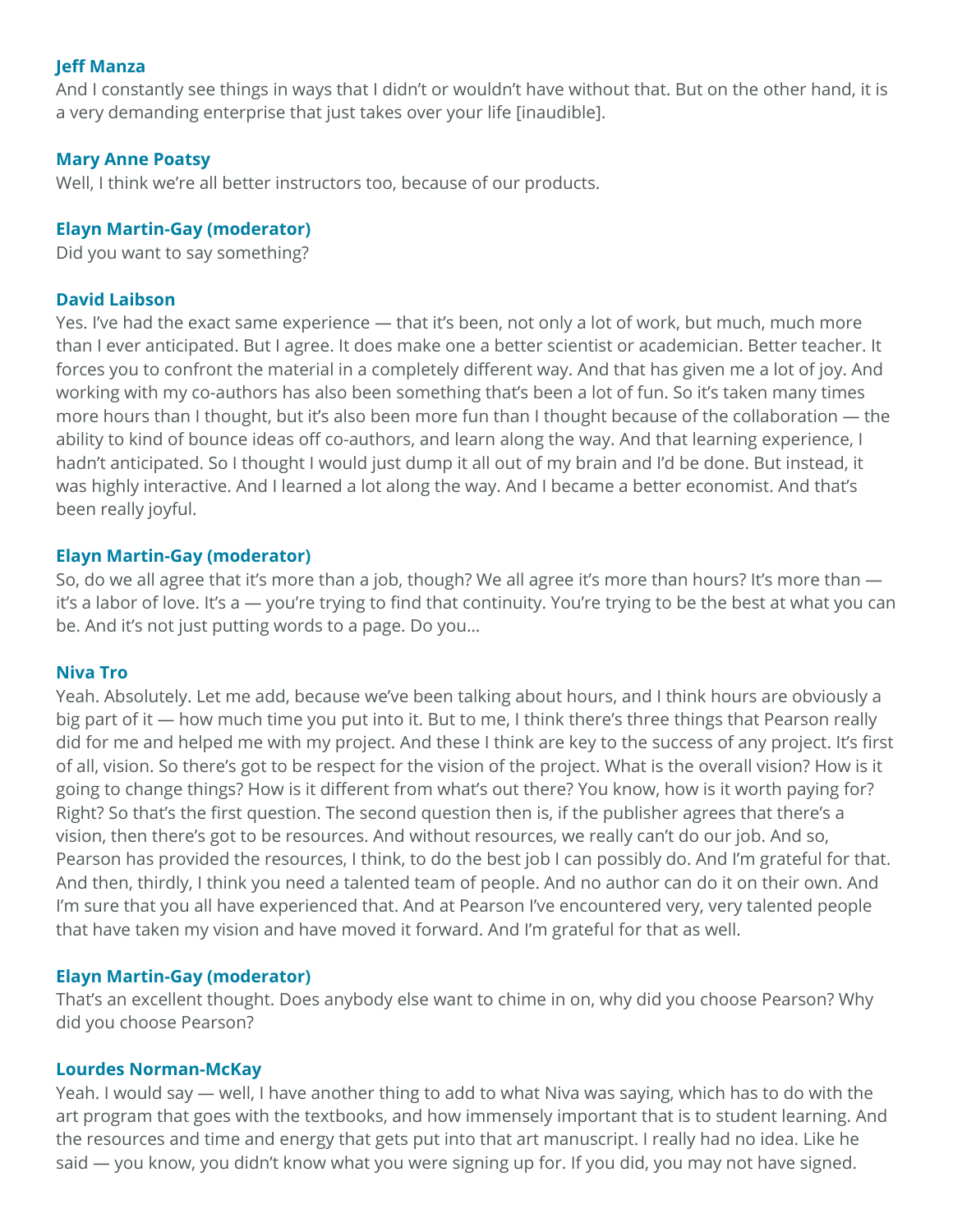[Laughter]. But, that said, the art program, and the reviewing, and the rigorous, you know, reflection process that goes into that is substantial. Even, I remember the first time I was asked to select photos. You know, I had no idea, first of all, how expensive photos are. I think that's something, you know — you want a picture, a clinical picture, for example, and you're talking \$300 to license that picture, which gets into the resources thing. If you really want to show what students are going to need and what's relevant to their training, and you want that art program, it does take resources. And I think that's something that a lot of people underestimate.

#### **Elayn Martin-Gay (moderator)**

Do you see a world in which the printed textbook is finally gone, and we have digital learning only? What do you think? [Laughter].

#### **David Laibson**

Yeah. Absolutely. I think we're on the edge of that world.

#### **Elayn Martin-Gay (moderator)**

Okay.

# **David Laibson**

We just see that there's a textbook that's been developed here that was digital first. And I see more and more students comfortable with that mode of inquiry. I think my generation isn't comfortable going fully digital. But I think today's 15-year-olds will be amazed if someone passes them a 15-pound tome and says, 'Take this home.'

#### **Lourdes Norman-McKay**

Right. Disappointed more like. Yeah.

# **Elayn Martin-Gay (moderator)**

Okay. Any other opinions?

#### **Jeff Manza**

I mean, I think the key here is that there's so much more in the digital learning environment that we can kind of convey through these materials. And I think that's ultimately, you know, where the print textbook of the past is eventually going to die, because of the superiority of the, you know, the pedagogical environment that you can create in a digital — with digital materials.

#### **Eric Gaze**

And they asked me to create materials that were also fully digital. And I thought it was important that we at least have a workbook for students — just to brainstorm. I mean, I think there really is something to pencil and paper in terms of just getting the thought process started. But in terms of what James [sic] was just saying. I mean, it is, it's like infinite content that you can put in the digital environment versus that static — the old-school textbook. And so that definitely is a huge win.

# **Tracie Miller-Nobles**

You know, when I think about the future of educational publishing, you know, and I think about this question of, is the printed textbook going to go away? You know, I'm not sure that I, right now, know the answer to that. But what I do know is that content development will never go away. There will always have to be well-crafted, academically sound content that faculty can use in their classrooms, and that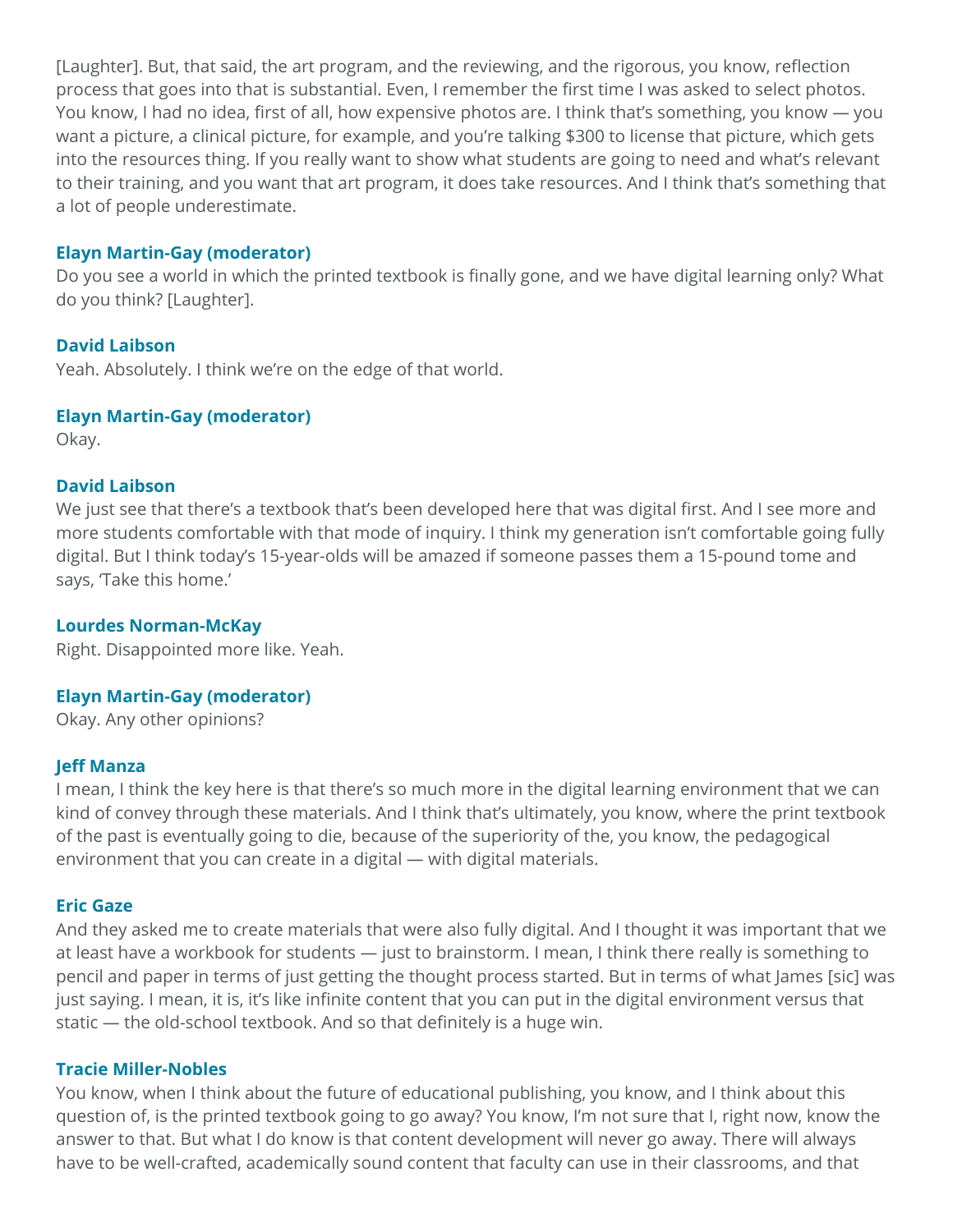students can use to study and to be successful in the course. So, will the printed text go away? Maybe. But what I do know is that there will always have to be great content for students to utilize.

#### **Elayn Martin-Gay (moderator)**

I think you're right. I think it takes thinkers, like all of us, to form a creation which turns out to be whether it's a digital, or whatever format it is  $-$  it takes that creative thinking and that creative process to come up with a, some sort of continuous form of thought with which hopefully our students will ride with us, and come out the other end much better either way. How about anybody else?

#### **Lourdes Norman-McKay**

Well, I would agree with you. The printed textbook, I think, will go away. Just like fully face-to-face classes have been shifting toward online and hybrid curriculum. I mean, there's an analogous question there, right? Will the traditional face-to-face classroom ever go away? And I think in some ways it has. What is a traditional face-to-face classroom anymore? So, it only stands to reason that the content and materials that support those changing modalities would also evolve. And kids are using strictly digital now, too, for their course materials.

# **Elayn Martin-Gay (moderator)**

So, let me ask you. Go ahead.

#### **Niva Tro**

I think the answer to that question partly depends on how we do our jobs — the people at this table. If the digital textbook is just a passive pdf file that students read like they would in a book, then the printed book will never go away, because the printed book is superior in that respect. But if the digital textbook becomes an interactive learning environment that is active, and really puts into play what we've learned from educational research, then the printed textbook will go away.

# **Mary Anne Poatsy**

I totally agree.

#### **Brooke Whisenhunt**

And if we continue to ask that question and do the science. So, for me, it's a scientific question. *Should* the printed textbook go away? And that data's not there yet, and we have to keep developing materials, and comparing them, and doing the science behind which one leads to better outcomes in learning. And fine tuning our digital platforms in a way that leads to better learning over time.

# **Elayn Martin-Gay (moderator)**

Well, let me change channels with everybody for just a moment. And let me just ask you, 'cause we could talk about digital versus, you know, print forever. But what are your goals for your users? What are those actual goals? I know my goals. My goals are for, like I mentioned to you, for my students to finally learn the mathematics that, the way that I presented it to them. And they finally understand that that is a very friendly — come on, you talk about mathematics at a party, and you're the only one standing there. You're talking to yourself. So I want them to finally, to finally have us a generation where that doesn't happen. You know, you're not standing alone. And we don't have to worry about people being afraid of that language, which would lead to the chemistry, the economics, and everything else. So what is everyone else's goals?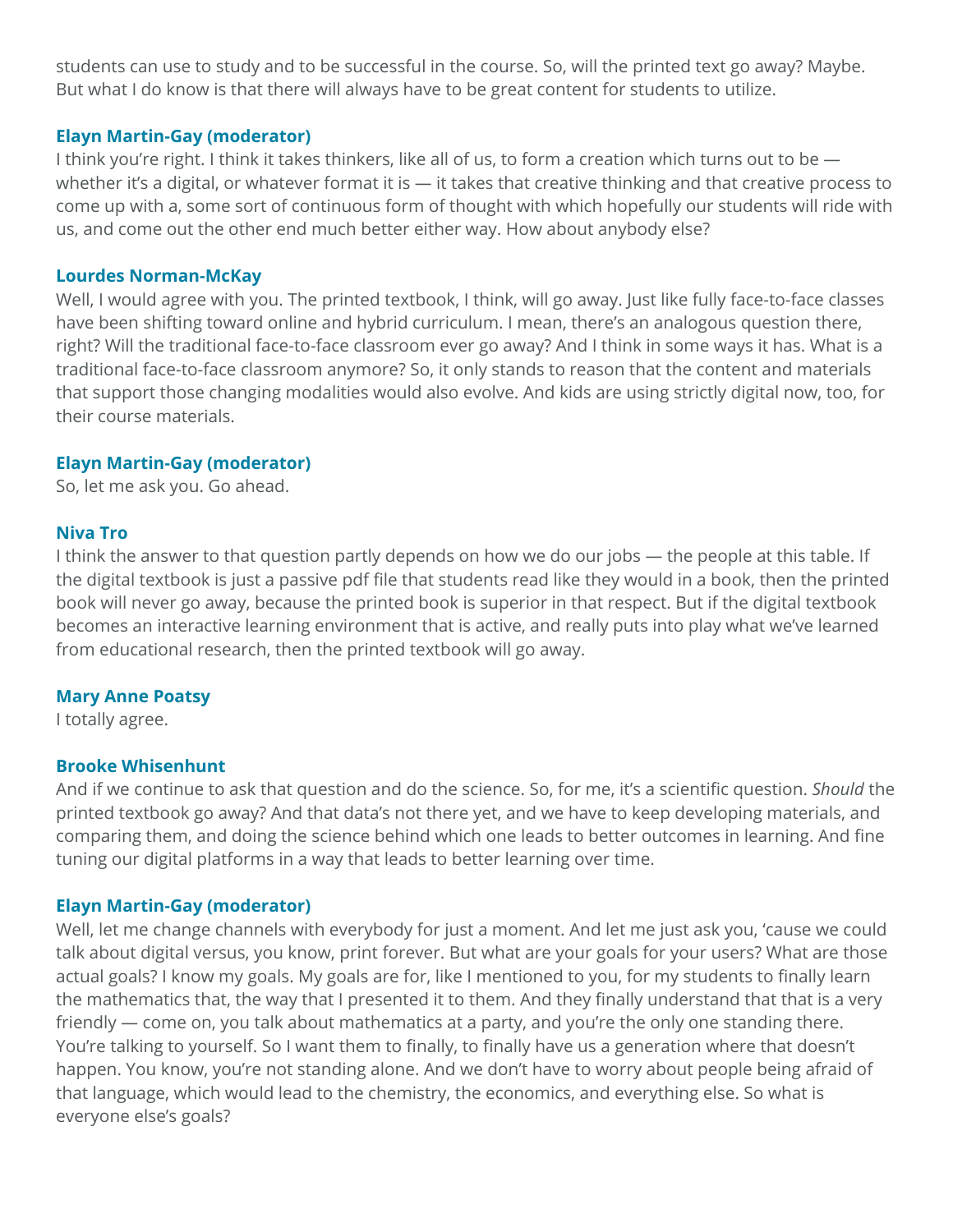#### **Eric Gaze**

Every teacher, really what we're trying to do, is just optimize student learning, right? I mean, we want them to study all of our disciplines. We want to empower our students. We want them to feel confident enough to go out in the world and sort of lead a life of widened freedom, right? The life of the mind is important.

# **Tracie Miller-Nobles**

My ultimate goal is for my students to be lifelong learners. You know, when I think about students leaving my classroom, most likely they're going to change careers multiple times. They're probably going to be in a job that I could never even envision. And so if I don't teach them how to learn, I'm doing a disservice to them. So whether they remember accounting or not — that's important, but really my ultimate goal is to create students who love to learn, and who have critical thinking, and problem solving, and judgment skills. Because that, is what I believe, is going to take them in the long run.

# **Elayn Martin-Gay (moderator)**

And you said something very important. Take what you have taught them, and expand it to beyond accounting, and to the rest of their lives. Anyone else?

# **Jeff Manza**

For me, the biggest goal of our enterprise is to teach our students how to ask questions about the world around them, and how to do that throughout their lives so that nothing is taken for granted. That they question received wisdom, they question what they see in the media. And trying to give them the tools in one course, and hopefully other courses that they will take, so that when they leave college they will have, you know, that kind of mind that is determined to ask hard questions about the social world that they're living in.

# **Elayn Martin-Gay (moderator)**

Excellent.

# **Mary Anne Poatsy**

And not to learn specifically — I mean they have to learn the content that we're teaching them. But to be able to — 'cause knowledge has changed, right? It's no longer he who or she who has the most facts in their head that can spew them out, because facts are available on our phones now. It's how do you take those facts, and apply them, and think critically about it. And so, you know, I think the platforms that we're using, the types of learning devices, and material — I think that's all important — trying to get the students to think critically.

# **Tracie Miller-Nobles**

Well, I also think that we're forgetting about another user, and that's our colleagues. You know, that's one of my goals, is to help other faculty teaching accounting be successful in their courses. You know, so I think about all the hours that it takes to go into the content. And how can I help someone else? Maybe a new faculty.

# **Elayn Martin-Gay (moderator)**

Oh, you just took the words out of my, yes.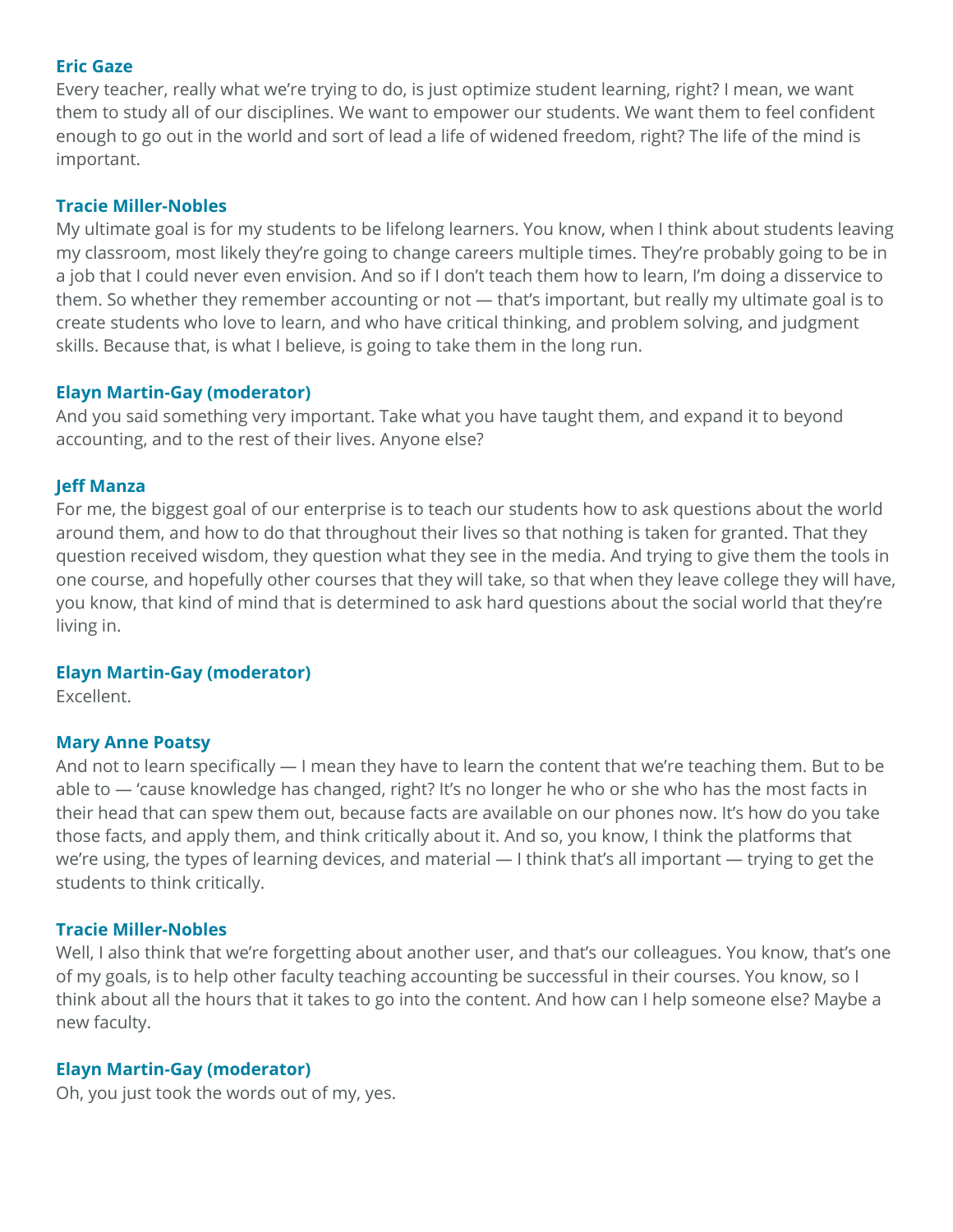#### **Tracie Miller-Nobles**

Or a seasoned faculty that's, you know, tired of teaching and wants a different approach in the classroom. You know, how can I help them?

# **Elayn Martin-Gay (moderator)**

Wouldn't it be great if we didn't have to go through those first five years we all did in the classroom? If we could save somebody a little time, that would be great. Go ahead.

# **David Laibson**

I'm thinking about the instructor *and* the student. I want the student to have a personal transformation. I want them to see the world in a completely new light. I want them to take the tools that are provided when you first confront economics and suddenly understand the world differently. To see everything through this alternative lens, not to crowd out other lenses, but to give them a new way of understanding the world. It's sort of like you're in an optometrist's office and you've got the foggy ones and then they click — and all of a sudden you see clearly. That's the experience I want for the students. And of course, when students have that experience, it's fantastic for the instructor too. Because everyone is having this amazing moment that is transformational. The students love it. They take it as an experience in the classroom. They take it for the rest of their lives as a way of understanding what's going to happen later in their life. And then the instructor has this wonderful experience. Rather than dragging students through a curriculum that everyone hates, the instructor gets to be part of this transformational moment. So that's what I'm — that's what I'm looking for.

# **Brooke Whisenhunt**

And I think for the instructor to — we were talking about time — so some of these tools and the way we're designing the learning environment saves the time for an instructor to do other things. So now I can sit with the student who is getting a D or an F, and spend time with them working through their problems in a way that I couldn't do before because I was grading those papers. And I just read this study recently. The number one predictor of success in a course was whether or not they thought they were cared about.

# **Mary Anne Poatsy**

Oh. Interesting.

# **Brooke Whisenhunt**

It wasn't — it wasn't about all these academic things. And so if I, as the instructor, can communicate care — if I have time to do that — that's actually a powerful thing. So if we can, as authors, design a way that instructors can give more care, I think that's a beautiful thing.

# **Elayn Martin-Gay (moderator)**

Read a little bit about mindset. Have you read about mindset? And, yes, fixed and growth mindset. That's very in right now.

# **Brooke Whisenhunt**

Which proves that psychology actually does rule the world. Sorry, guys. [Laughter].

# **Elayn Martin-Gay (moderator)**

Based on the mathematics needed to run the data. [Laughter].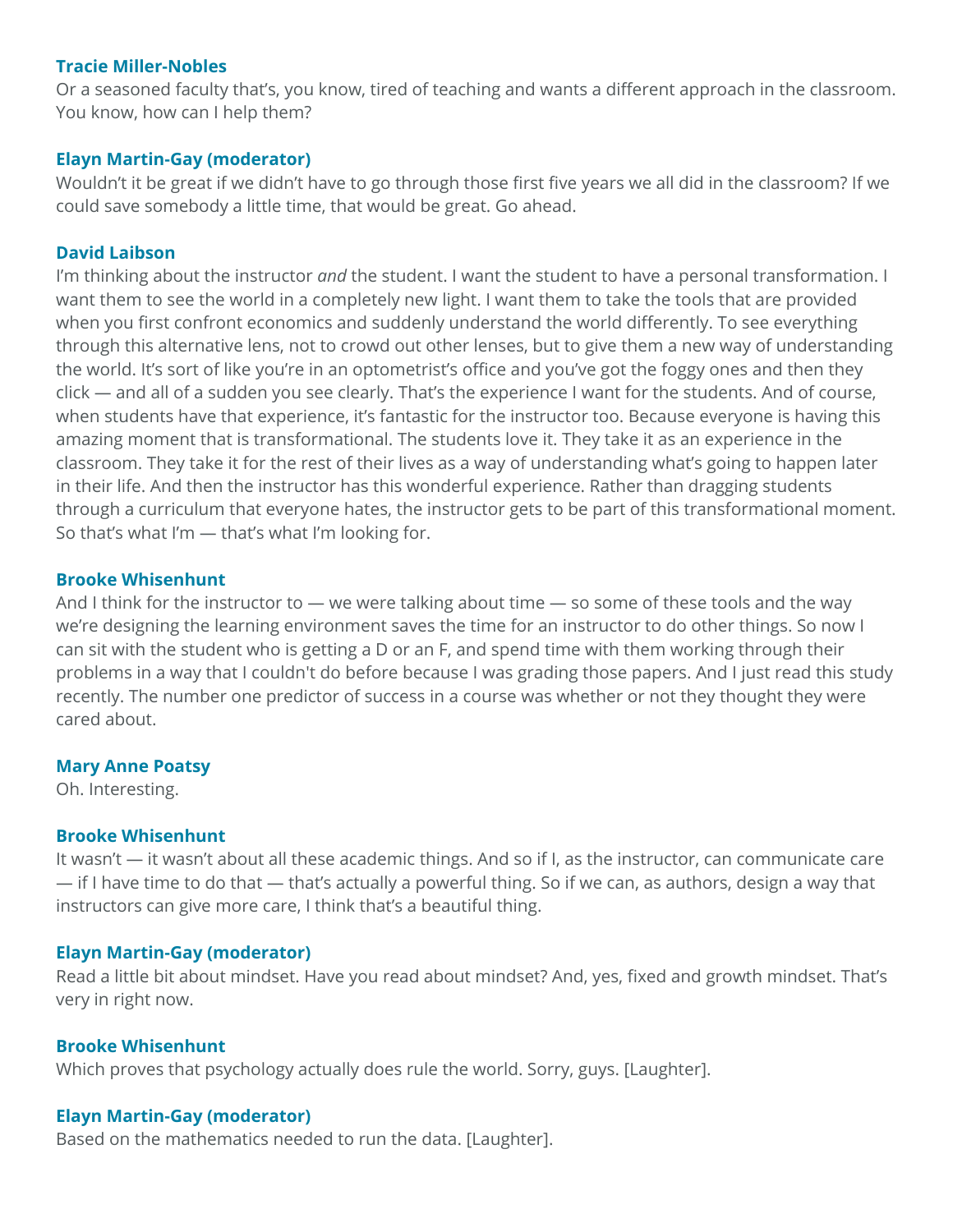#### **Niva Tro**

There are two simple words I'd like to add. And I think it summarizes some of what has been said, and that is that I want my students at the end of the day to be competent and passionate. So I want them not just to understand the 'what,' but the 'why.' And when they can get there, then you can have the kind of transformation that we're talking about here.

# **Elayn Martin-Gay (moderator)**

And they'll be great math teachers one day. [Laughter].

#### **Lourdes Norman-McKay**

So my goal for my students. I'm training the healthcare team of tomorrow. And my goal is that they'll save lives.

#### **Mary Anne Poatsy**

No small task.

#### **Lourdes Norman-McKay**

Yeah. So, to do that, they have to be able to think critically and clinically. And it's taking things that would be basic science, and showing them how they relate to the clinical science. And applying that in a real-life scenario. And they have to be able to do it in a form that they'll be able to reproduce when they're under pressure. Because that's, you know, what's going to be their real-life work scenario. So mine is, I want to get at the basic science. I want to get at the clinical aspect. But I also want to give them that transformative experience so that they can see how it's relevant to what they're doing. It's not just a box to check — that it's much bigger than that. And I think ultimately, that is the training of the mind, the fostering of good habits of the mind, that will serve them through their lives.

#### **Eric Gaze**

You know, we often hear at commencement, the speaker will say something like, 'Follow your passion.' Like students all are sitting there with some passion, right, that they're ready to follow. And so, a huge part of what we do is almost provide them this training that you mentioned — learning how to learn, but helping them find a passion. And you're only going to be passionate about something if you have an engaging curriculum, and you have engaged faculty members who are able to use that curriculum.

#### **Elayn Martin-Gay (moderator)**

Exactly. I think, Brooke, you said it best when you were talking about those letters. And a lot of them were from educators. Those that meant a lot to you were from educators. And that's, I don't know if that's a prime time in life to be affected, and brought to realization of what your life is about? But, don't you remember sometimes who affected you the most when you were growing up?

# **David Laibson**

Yup. All teachers.

#### **Elayn Martin-Gay (moderator)**

Yes. Teachers.

# **Lourdes Norman-McKay**

And now our students too. I think our students affect us.